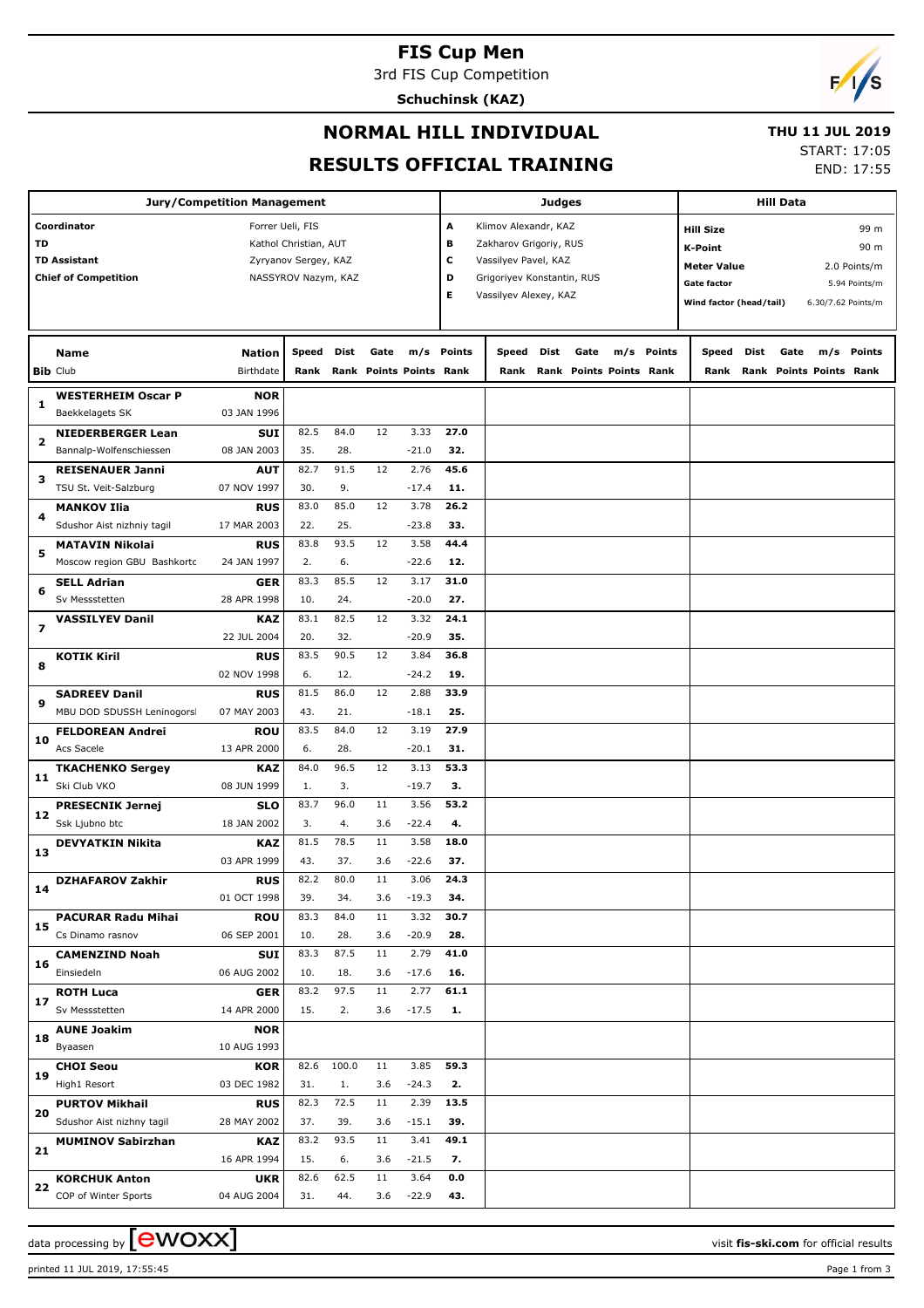# **FIS Cup Men**

3rd FIS Cup Competition

**Schuchinsk (KAZ)**



#### **NORMAL HILL INDIVIDUAL**

 **THU 11 JUL 2019**

# **RESULTS OFFICIAL TRAINING**

| START: 17:05 |  |
|--------------|--|
|              |  |

|    |                                 |               |            |      |                         |         | KESULIS UFFILIAL IKAINING |            |                              |            |       |      |      |                         | END: 17:55 |
|----|---------------------------------|---------------|------------|------|-------------------------|---------|---------------------------|------------|------------------------------|------------|-------|------|------|-------------------------|------------|
|    | Name                            | <b>Nation</b> | Speed Dist |      | Gate                    |         | m/s Points                | Speed Dist | Gate                         | m/s Points | Speed | Dist | Gate |                         | m/s Points |
|    | <b>Bib Club</b>                 | Birthdate     | Rank       |      | Rank Points Points Rank |         |                           |            | Rank Rank Points Points Rank |            | Rank  |      |      | Rank Points Points Rank |            |
|    |                                 |               |            |      |                         |         |                           |            |                              |            |       |      |      |                         |            |
| 23 | <b>WOHLGENANNT Ulrich</b>       | <b>AUT</b>    | 83.3       | 92.0 | 11                      | 2.72    | 50.5                      |            |                              |            |       |      |      |                         |            |
|    | SK Kehlegg-Vorarlberg           | 01 AUG 1994   | 10.        | 8.   | 3.6                     | $-17.1$ | 5.                        |            |                              |            |       |      |      |                         |            |
| 24 | <b>BUSKUM Andreas Granerud</b>  | <b>NOR</b>    |            |      |                         |         |                           |            |                              |            |       |      |      |                         |            |
|    | Lensbygda                       | 05 JUN 1996   |            |      |                         |         |                           |            |                              |            |       |      |      |                         |            |
| 25 | <b>NIETZEL Justin</b>           | GER           | 82.6       | 90.0 | 11                      | 3.61    | 40.9                      |            |                              |            |       |      |      |                         |            |
|    | Sc Hinterzarten                 | 17 SEP 1997   | 31.        | 16.  | 3.6                     | $-22.7$ | 17.                       |            |                              |            |       |      |      |                         |            |
| 26 | <b>BOIKO Mikhail</b>            | KAZ           | 82.6       | 66.5 | 11                      | 3.33    | 0.0                       |            |                              |            |       |      |      |                         |            |
|    | vko                             | 14 AUG 2000   | 31.        | 43.  | 3.6                     | $-21.0$ | 43.                       |            |                              |            |       |      |      |                         |            |
| 27 | <b>MARCHUKOV Aleksandr</b>      | <b>RUS</b>    | 83.0       | 88.0 | 11                      | 3.83    | 35.5                      |            |                              |            |       |      |      |                         |            |
|    | Sankt-Petersburg                | 08 OCT 2000   | 22.        | 17.  | 3.6                     | $-24.1$ | 22.                       |            |                              |            |       |      |      |                         |            |
| 28 | <b>CHO Sungwoo</b>              | <b>KOR</b>    | 83.2       | 86.0 | 11                      | 3.14    | 35.8                      |            |                              |            |       |      |      |                         |            |
|    |                                 | 01 JAN 2000   | 15.        | 21.  | 3.6                     | $-19.8$ | 21.                       |            |                              |            |       |      |      |                         |            |
| 29 | <b>HOFER Thomas</b>             | <b>AUT</b>    | 83.2       | 84.5 | 11                      | 2.73    | 35.4                      |            |                              |            |       |      |      |                         |            |
|    | SV Innsbruck-Bergisel-Tirol     | 28 JAN 1996   | 15.        | 26.  | 3.6                     | $-17.2$ | 23.                       |            |                              |            |       |      |      |                         |            |
| 30 | <b>CHOI Heung Chul</b>          | KOR           | 82.8       | 90.5 | 11                      | 3.25    | 44.1                      |            |                              |            |       |      |      |                         |            |
|    | High1 Resort                    | 03 DEC 1981   | 27.        | 12.  | 3.6                     | $-20.5$ | 13.                       |            |                              |            |       |      |      |                         |            |
| 31 | <b>SAFONOV Gleb</b>             | KAZ           | 83.0       | 74.5 | 11                      | 3.39    | 11.2                      |            |                              |            |       |      |      |                         |            |
|    | <b>Almaty Skiclub</b>           | 11 SEP 2001   | 22.        | 38.  | 3.6                     | $-21.4$ | 41.                       |            |                              |            |       |      |      |                         |            |
| 32 | <b>SPULBER Mihnea Alexandru</b> | <b>ROU</b>    | 83.5       | 84.5 | 11                      | 3.34    | 31.6                      |            |                              |            |       |      |      |                         |            |
|    | Acs Sacele                      | 11 DEC 2000   | 6.         | 26.  | 3.6                     | $-21.0$ | 26.                       |            |                              |            |       |      |      |                         |            |
| 33 | <b>KALINICHENKO Vitaliy</b>     | <b>UKR</b>    |            |      |                         |         |                           |            |                              |            |       |      |      |                         |            |
|    | ShVSM of Ivano-Frankivsk        | 09 AUG 1993   |            |      |                         |         |                           |            |                              |            |       |      |      |                         |            |
| 34 | <b>PREVC Cene</b>               | SLO           | 83.6       | 94.5 | 11                      | 3.58    | 50.0                      |            |                              |            |       |      |      |                         |            |
|    | Sk Triglav kranj                | 12 MAR 1996   | 5.         | 5.   | 3.6                     | $-22.6$ | 6.                        |            |                              |            |       |      |      |                         |            |
| 35 | <b>VASKUL Andrii</b>            | <b>UKR</b>    | 83.2       | 79.5 | 11                      | 3.71    | 19.2                      |            |                              |            |       |      |      |                         |            |
|    | COP of Winter Sports            | 01 APR 1999   | 15.        | 35.  | 3.6                     | $-23.4$ | 36.                       |            |                              |            |       |      |      |                         |            |
| 36 | <b>MARUSIAK Yevhen</b>          | <b>UKR</b>    | 83.1       | 86.5 | 11                      | 3.14    | 36.8                      |            |                              |            |       |      |      |                         |            |
|    | ShVSM of Ivano-Frankivsk        | 16 MAR 2000   | 20.        | 20.  | 3.6                     | $-19.8$ | 19.                       |            |                              |            |       |      |      |                         |            |
| 37 | <b>TURSUNZHANOV Nurshat</b>     | <b>KAZ</b>    | 81.8       | 67.5 | 11                      | 2.79    | 1.0                       |            |                              |            |       |      |      |                         |            |
|    |                                 | 08 FEB 2003   | 42.        | 42.  | 3.6                     | $-17.6$ | 42.                       |            |                              |            |       |      |      |                         |            |
| 38 | <b>KADYROV Ilshat</b>           | KAZ           | 81.9       | 70.0 | 11                      | 1.52    | 14.0                      |            |                              |            |       |      |      |                         |            |
|    | Almaty Ski Club                 | 03 MAY 2004   | 40.        | 41.  | 3.6                     | $-9.6$  | 38.                       |            |                              |            |       |      |      |                         |            |
| 39 | <b>NEKHOROSHEV IVAN</b>         | KAZ           | 79.9       | 54.5 | 11                      | 2.69    | 0.0                       |            |                              |            |       |      |      |                         |            |
|    |                                 | 10 APR 2001   | 45.        | 45.  | 3.6                     | $-16.9$ | 43.                       |            |                              |            |       |      |      |                         |            |
| 40 | <b>SEIDL Fabian</b>             | <b>GER</b>    | 82.9       | 90.5 | 11                      | 3.39    | 43.2                      |            |                              |            |       |      |      |                         |            |
|    | Sc Auerbach                     | 23 JUN 1997   | 26.        | 12.  | 3.6                     | $-21.4$ | 15.                       |            |                              |            |       |      |      |                         |            |
| 41 | <b>LOGINOV Aleksandr</b>        | <b>RUS</b>    | 81.9       | 79.5 | 11                      | 2.31    | 28.0                      |            |                              |            |       |      |      |                         |            |
|    | Tatarstan                       | 18 DEC 2000   | 40.        | 35.  | 3.6                     | $-14.6$ | 30.                       |            |                              |            |       |      |      |                         |            |
| 42 | <b>VILLUMSTAD Fredrik</b>       | <b>NOR</b>    |            |      |                         |         |                           |            |                              |            |       |      |      |                         |            |
|    | SKIMT                           | 21 MAR 1999   |            |      |                         |         |                           |            |                              |            |       |      |      |                         |            |
| 43 | <b>KRAVTSOV Sergey</b>          | <b>KAZ</b>    | 82.3       | 72.5 | 11                      | 2.55    | 12.5                      |            |                              |            |       |      |      |                         |            |
|    |                                 | 28 JAN 2002   | 37.        | 39.  | 3.6                     | $-16.1$ | 40.                       |            |                              |            |       |      |      |                         |            |
| 44 | <b>MOERTH Francisco</b>         | <b>AUT</b>    | 82.8       | 84.0 | 11                      | 2.73    | 34.4                      |            |                              |            |       |      |      |                         |            |
|    | WSC Bad Mitterndorf             | 09 JUL 1999   | 27.        | 28.  | 3.6                     | $-17.2$ | 24.                       |            |                              |            |       |      |      |                         |            |
| 45 | <b>RAINER Stefan</b>            | <b>AUT</b>    | 82.8       | 87.5 | 11                      | 2.37    | 43.7                      |            |                              |            |       |      |      |                         |            |
|    | SV Schwarzach                   | 15 AUG 1999   | 27.        | 18.  | 3.6                     | $-14.9$ | 14.                       |            |                              |            |       |      |      |                         |            |
| 46 | <b>WEIGEL Cedrik</b>            | <b>GER</b>    | 83.5       | 86.0 | 11                      | 2.62    | 39.1                      |            |                              |            |       |      |      |                         |            |
|    | SG Nickelhuette Aue             | 15 DEC 1998   | 6.         | 21.  | 3.6                     | $-16.5$ | 18.                       |            |                              |            |       |      |      |                         |            |
| 47 | <b>CACINA Daniel Andrei</b>     | <b>ROU</b>    | 83.7       | 90.5 | 11                      | 2.73    | 47.4                      |            |                              |            |       |      |      |                         |            |
|    | Cs Dinamo rasnov                | 17 OCT 2001   | 3.         | 12.  | 3.6                     | $-17.2$ | 9.                        |            |                              |            |       |      |      |                         |            |
| 48 | <b>KINDLIMANN Lars</b>          | <b>SUI</b>    | 82.5       | 81.0 | 11                      | 2.62    | 29.1                      |            |                              |            |       |      |      |                         |            |
|    | Am Bachtel wald                 | 28 NOV 2000   | 35.        | 33.  | 3.6                     | $-16.5$ | 29.                       |            |                              |            |       |      |      |                         |            |

printed 11 JUL 2019, 17:55:45 Page 2 from 3

data processing by **CWOXX**  $\blacksquare$